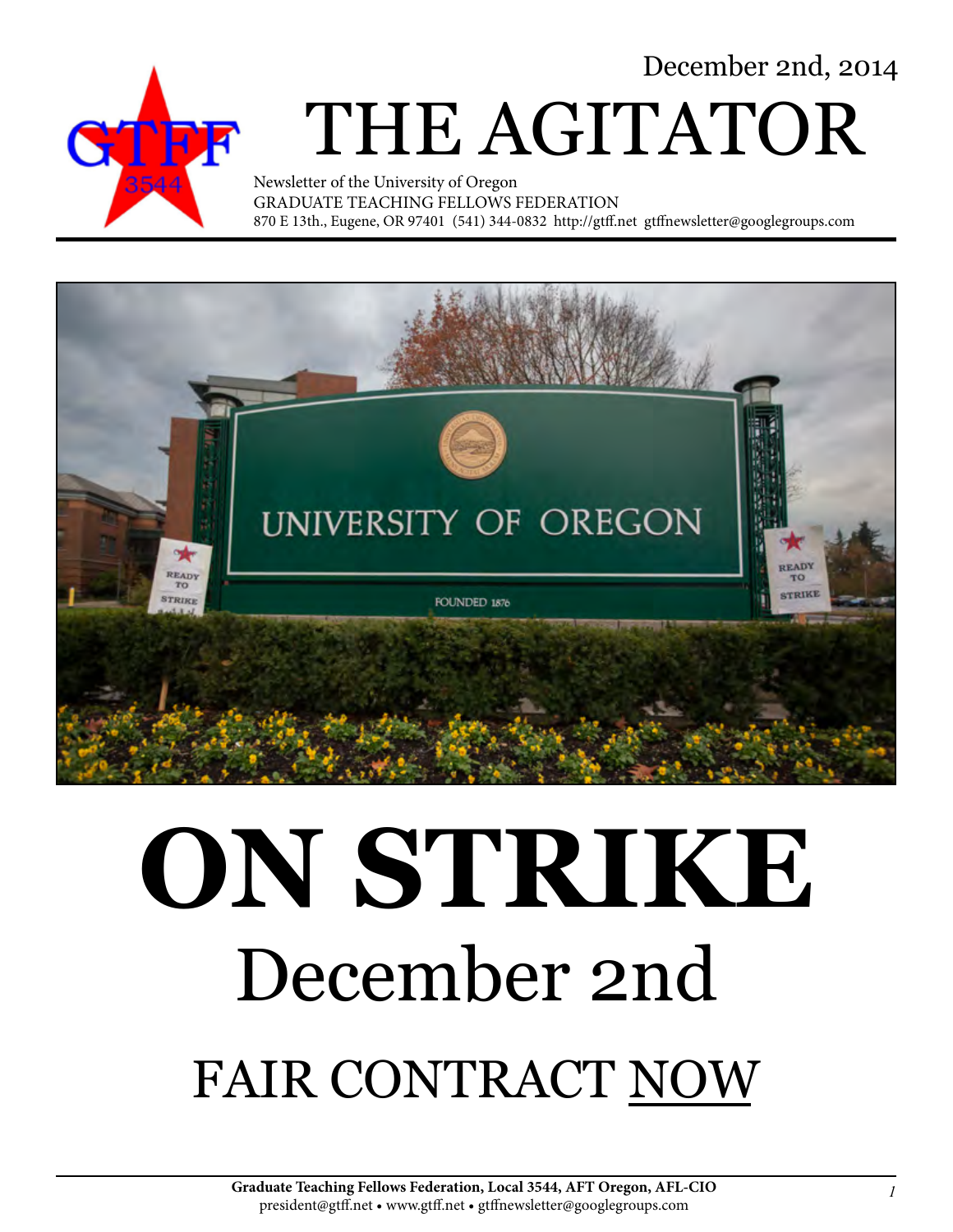

#### **IN THIS ISSUE**

| 2 Support from a former GTFF<br>President                 | 5 The Real Need of Paid Family Leave |
|-----------------------------------------------------------|--------------------------------------|
|                                                           | <b>6 A Letter to Provost Bronet</b>  |
| <b>3</b> The Nation Looks to the GTFF                     | 7 Letter to International GTFs       |
| 4 Historic Times for the GTFF and<br>University of Oregon | 8 Staying connected with the GTFF    |

### **The GTFF does not stand alone.**

Throughout this newsletter are segments from statements of support from a variety of community, state, national and international supporters. The full statements from these groups and individuals are available on our website.

#### **A Word of Support from a Former GTFF President**

This may have been the most intense contract campaign in the history of the GTFF. The past handful of weeks, as the online record indicates, have been harrowing to the extreme. And while the fortitude of each GTF invested in the undertaking has been tested, pressed, and strained, some very basic (some might say very true) ideas concerning fairness, compassion, and respect have hung and still hang in the balance. What this campaign stands for, what GTFs stand for: never has this been so tightly bound up with the promise and precarity of higher education itself, and of those who truly enact

higher education, amidst our increasingly austere, increasingly perfunctory financial-institutional culture.

For those who, like myself, participated in the campaign in its earlier phases but who, with the changing of the academic year, have found themselves in far-off places, no longer (at least for now) holding the title of GTF, the past week has been especially uncanny. Like watching your favorite TV series enter its next (its last?) season, twist unexpectedly but logically, deepening your affinity for the characters you love. Except

this campaign has, of course, been very real—stranger and heavier than fiction. As GTFs this week broadcast their message on a more amplified, and thereby more daunting, frequency, they should in any case never forget that those of us listening from afar continue, and will continue, to stand with them in support, in friendship, and in solidarity. Every step of the way.

> *David Craig Philosophy GTFF President 2013-14*

"the ASUO asserts our unequivocal support for the GTFF. Yes, our classes will be interrupted by a strike, but in order for us to receive a quality education, we need to take care of our instructors. If our GTFs are sick, or preoccupied with the stress of leaving their ill child at home, they cannot perform to the best of their abilities. As fellow students, we have a vested interest in what our GTFs experience, because we are dependent

on one another. Although some will undoubtedly point fingers at the GTFF and lay blame for this period of instability at their feet, we know that it is the university administration that is failing their obligation to finally provide a wage that meets our community's cost of living—this is not so much to ask."



"It's appalling that University of Oregon graduate teaching fellows are paid so poorly and denied paid medical and parental leave, particularly while millions are spent on activities that do not support Oregon's academic mission.

As faculty, we understand the challenges faced by our graduate students and strongly support your efforts to obtain a fair contract that allows you to continue your commitment to the teaching and research mission of the University."



*José Padín President American Association of University Professors, Oregon*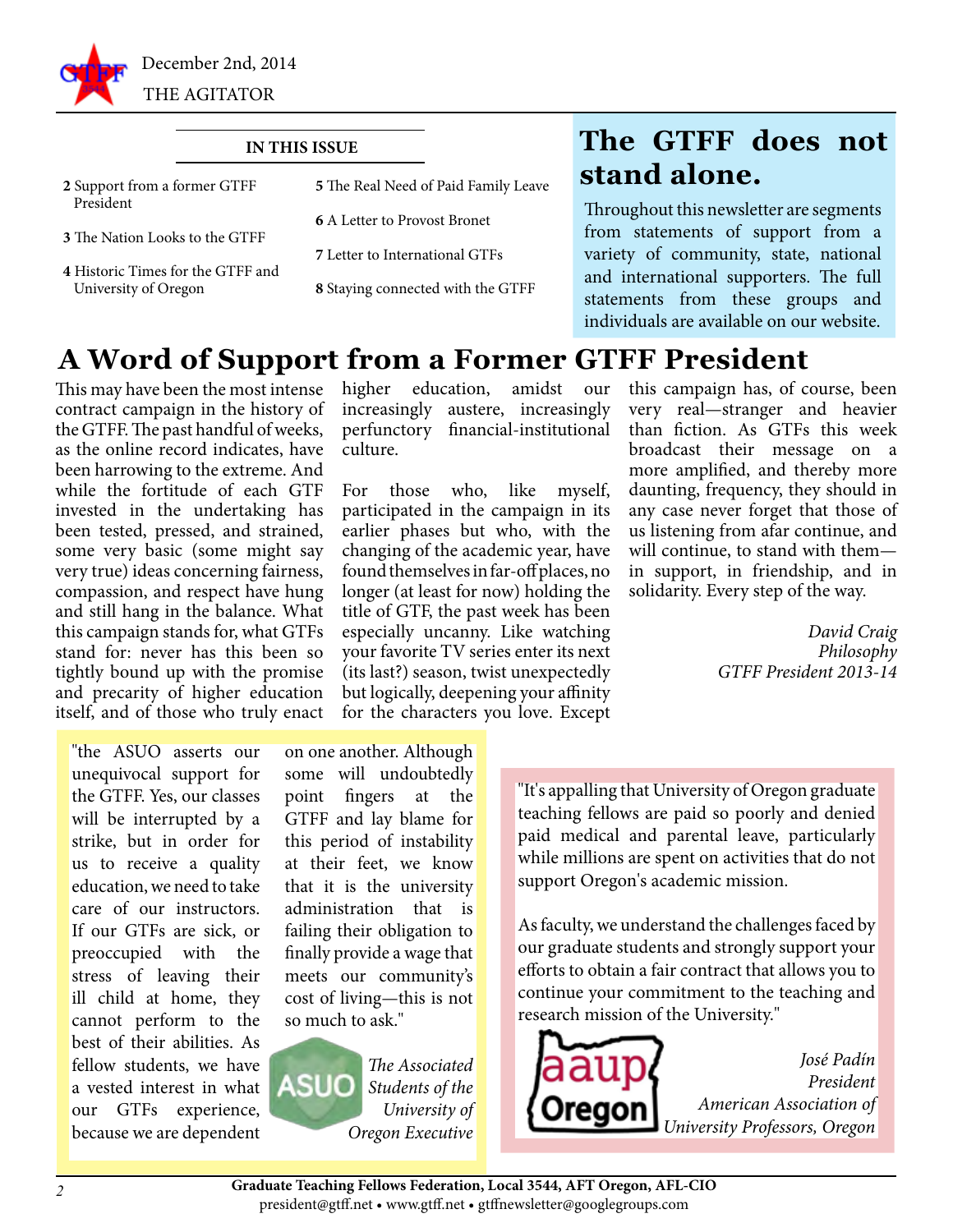

### **National Implications for GTFF Contract Resolution**

Before arriving on campus in September as an out-of-state GTF, I was not aware of the ongoing labor negotiations between the UO Administration and the GTFF. During orientation, we were educated about the key remaining contract issues, and it seemed reasonable that all GTFs should expect the assurance of at least minimal paid leave and a wage based on the cost of living in Eugene, regardless of their workloads.

As I undertook my new teaching responsibilities in those first weeks, the need for a possible strike still seemed remote in my mind. At the same time, the words of our supervisors sounded in the background: you must teach ALL of your classes, there are no substitutes, even if you get sick. Several GTFF meetings later, and then a strike vote, and then stalled mediation with the Administration, and suddenly the

"as a Lane County Commissioner I've been supportive of all of the employees (and their right to organize) at the University of Oregon.

I'm very fortunate to have had many great graduate teaching fellows at the University. I earned my BA in geography, my MA in geography and my JD at the University.

I support the GTFs!"

*Pete Sorenson Lane County Commissioner*

"We, the graduate students of the AAUP-AFT of Rutgers University, applaud the bargaining efforts of the GTFF at the University of Oregon, and support your decision to strike. By insisting on a contract with humane conditions, the GTFF sets

possibility.

I recently looked at the parameters of the unpaid federal Family and Medical Leave Act (FMLA), which applies to fewer than 50% of US workers. It includes twelve weeks of unpaid leave, if you meet its very narrow guidelines, and only if you can afford no pay for that long. Only 12% of US workers are currently covered through their employers, and less than 40% have such access through short-term disability insurance. These are deplorable figures. I am asking myself, as I hope you will ask yourselves too, what kind of a country do we want to live in? How are we going to change this reality for everyone in the United States?

Now we are nearing the eve of the possible strike. Here on campus, the mood is both sad and surreal.

idea of a strike entered the realm of We know there is still time for the Administration to prioritize meeting the needs of one of the lowest paid and most important sectors of its workforce. Paid leave is about the humane treatment of workers as human beings. They are benefits that can be used under very specific<br>circumstances. Moreover. what circumstances. Moreover, what GTFs are asking for has significance beyond our union itself. If we are forced to strike, it will be worth the effort in part because it will set a precedent that will help put this country on a better path.

> My sincere hope is that the UO Administration stops playing its dangerous political game of chicken and comes to its senses in time to avert the strike, for the sake of everyone.

> > *Elizabeth Valdez Graduate Teaching Fellow Romance Languages / Spanish*

"Parental leave, maternity We wish you a lot of energy, protection and sick pay are courage and endurance with not equivalent to socialism, your struggles!" but are self-evident principles.

The attempt of the university administration to keep International students from strikingwith (false) information about their visa restriction is scandalous!

*Thomas Winhold & Mark Wiebe*



an example for graduate students at other institutions, and we appreciate your efforts here at Rutgers.

We know first-hand what it is like to try to negotiate with an administration that is not willing to listen or compromise. We know firsthand what it is like to be ignored as graduate student workers."



*The Rutgers AAUP-AFT TA/GA Steering Committee*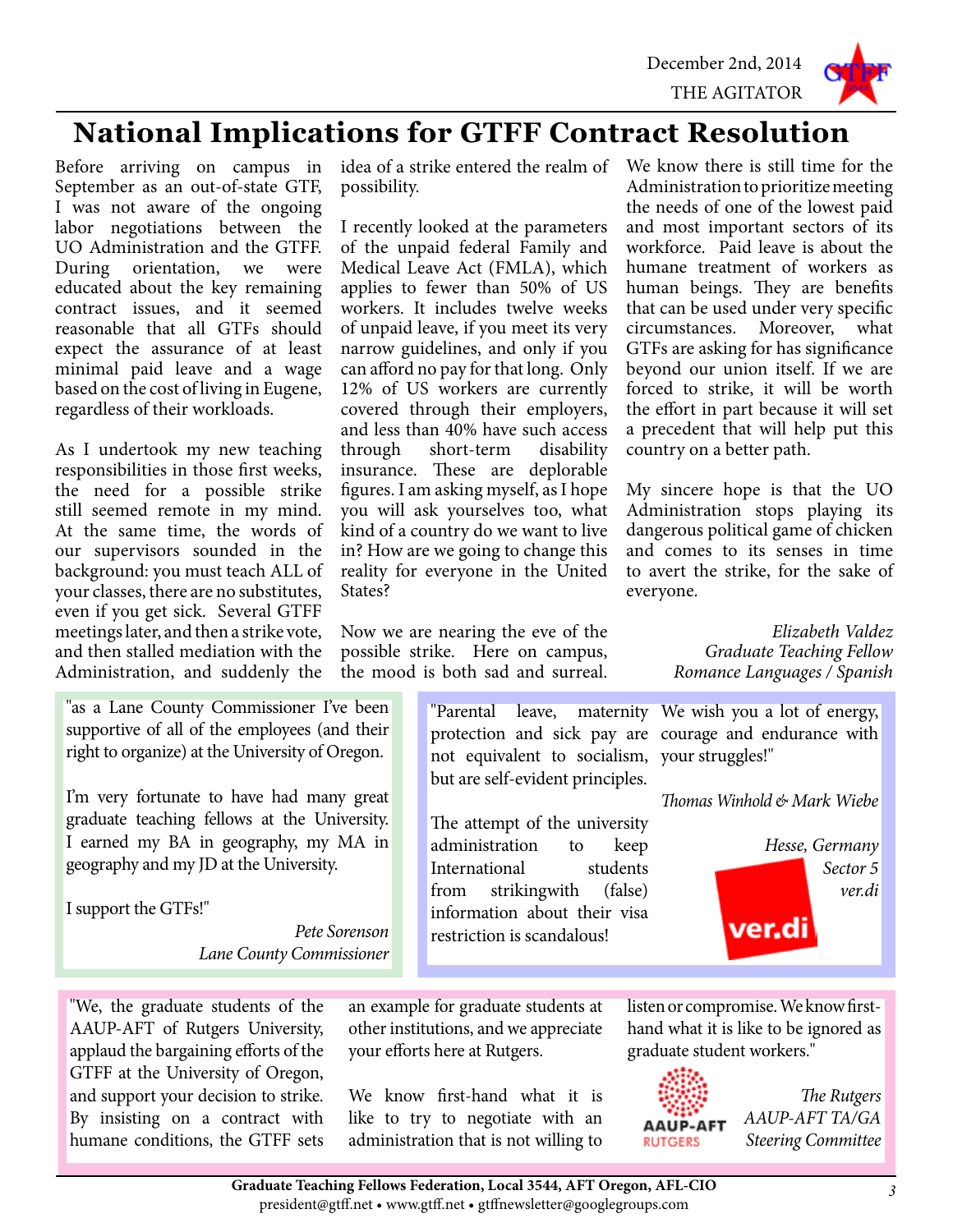

## **Historic Times for the GTFF and the University** TWe, the undersigned department

As many people have pointed out, this term is the closest the GTFF has come to an actual strike action in its three-plus decades of existence. So far as the University of Oregon is concerned, this is therefore a truly historic time. Over the past few months, I have watched as our union's executive council has grown to a size which is absolutely unprecedented in my four years at the University of Oregon. I have seen the absolutely awe-inspiring dedication on the part of many first year stewards who have been willing to drag themselves to an overheated, crowded room with an hour's notice. I have seen the flourishing of the Contract Campaign Committee from a handful of dedicated and righteous members to a welloiled machine, willing to canvass unfamiliar -- and in some cases outright hostile -- buildings.

I will admit that, especially at the beginning, I had profound reservations about a potential

"The Democratic Party of Lane County believes that the university's refusal to provide the members of your union with basic sick and parental leave is unacceptable and inconsistent with the values of our Party and community. We support paid sick and parental leave because we know that it boosts the purchasing power of working families, produces healthier children and offers more flexibility and equity for parents who divide the labor of childrearing.

Ironically, we know this because of research conducted by the man who

strike action (hopefully I'm not the only one with a little voice in the back of my head which insists that I am "first and foremost a student" and that my insistence on being paid what I'm worth makes me an entitled little brat). After having the opportunity to work with such a fantastic E-Board and E-Council, however, seeing the sacrifices you are all willing to make, I have never been more confident that we are in a unique position to make a clear statement to the administration. If union presence at our informational pickets was at such capacity all last week, just imagine what our rallies during the strike will look like!

It is an honor to work, march, and act with all of you. We will prevail. We must.

> *Jonathan Turbin VP Organizing Anthropology*

now serves as interim president of the university—Dr. Scott Coltrane.

In the December 2013 issue of The Atlantic, Dr. Coltrane wrote, 'new policies should focus on wage replacement and ensuring fair treatment of parents in the workplace, regardless of gender.'

We couldn't agree more."



*Chris Wig Vice Chair Democratic Party of Lane County* heads and program directors, while affirming that we will continue to do our present jobs to the best of our abilities, do not agree with those members of the University Administration who tell us that it will be required as part of our jobs to engage in labor practices designed to break a legally declared strike, should it actually begin on December 2.

We do not think that the final demands the GTFF is negotiating for are unreasonable, and we strongly urge those responsible for negotiations on behalf of the University Administration to come to an agreement with the GTFF before a strike occurs. A strike would be damaging to the university community as a whole, a community already discouraged by other controversies and unexpected changes in leadership."

> *Monique Balbuena, LAS Yvonne Braun, AFR Frederick (Rick) Colby, REL Scott DeLancey, LING Lynn Fujiwara, ES Deborah Green, JDST Mary Jaeger, HUM Jeff Magoto, YLC Bonnie Mann, PHIL Eric Mentzel, MDVL Elizabeth Reis, WGS Anita Weiss, INTL*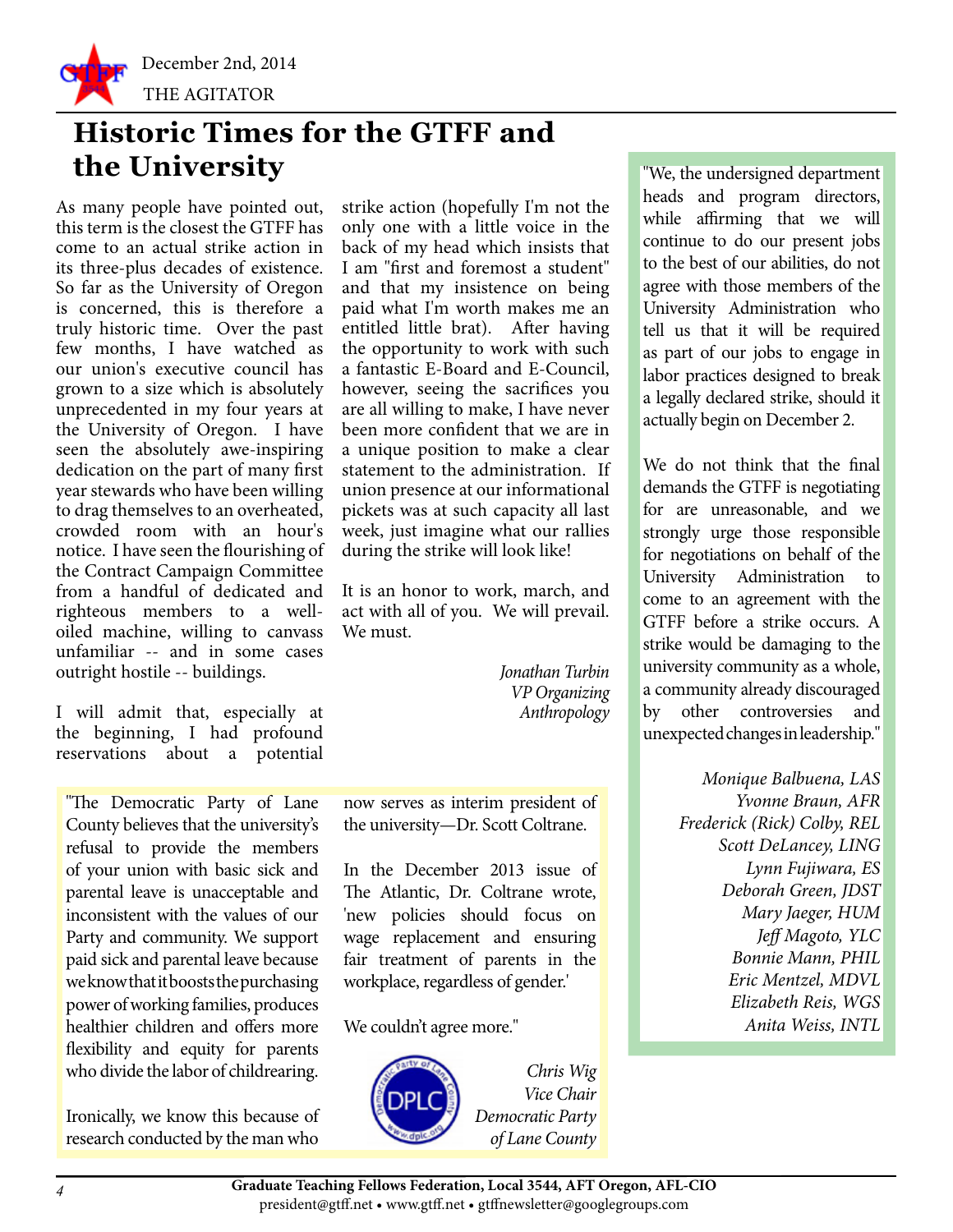

## **For many, difficult life situations need more than a hope for support**

In May of 2012, one of my four sons who was a sophomore in high school at the time, suffered a serious concussion. I had just accepted my offer from the sociology PhD. program and was excited to begin my graduate studies. I had been raised in poverty, and had experienced the typical struggles of high achieving, low income students. I was just now going to begin graduate school at 40. One of my goals was to use my research to help other disadvantaged students.

For the next two years while I was busy working as a GTF and earning my master's degree, my son suffered from debilitating migraines and was unable to attend school. We were continually seeing doctors, getting tests and looking for a treatment that could help him. He had terrifying reactions to new medications, and struggled daily to keep his spirits up and not succumb to depression. I can honestly say it was the most painful and stressful time in my family's life.

I realize now how fortunate I was to be a GTF in the sociology department. Every professor I worked for was unbelievably supportive, kind and accommodating. For the most part, I did not feel as if I needed paid family leave. But looking back, I can see now that I should have taken more time off. Our family life was so chaotic and painful during that time, and I should have spent more time with my son. An unfair portion of the work and responsibility fell to my husband.

Now I am working as a research assistant for my GTF assignment. It is wonderful and I am very happy in it, but I have continued to have a son with health problems, and have been ill myself this term. I am working under fairly tight deadlines, and am struggling mightily to manage it all. Without paid leave, I

cannot imagine how I could have stayed in graduate school without a partner and an accommodating department.

Most of my research is on the barriers to social mobility experienced by disadvantaged groups. The lives of disadvantaged and nontraditional students are much more difficult and complicated than their counterparts. Issues such a paid medical and parental leave can be the difference that allows access to a graduate degree. The educational path to upward mobility is incredibly difficult and fraught with risk. It is important that academia continue to expand our knowledge of the obstacles that impede mobility and the conditions that promote it. One important way to promote access to education is for universities to provide the support needed for its most vulnerable graduate students to finish their education.

My son is now a freshman physics major in the College Scholars program here at the UO. He has two classes taught by GTFs. It is ironic and painful to me that after all he has suffered, and after how hard he struggled to graduate high school and attend college on time, that he continues to experience obstacles to getting an education that are beyond his control. I ask for the university to consider the wellbeing of not only its graduate students, but its hardworking undergraduates as well.

> *Shauna Dyer Sociology*

"This unwillingness to provide the barest of amenities, two weeks paid sick leave and a living wage, counters the image of a learning institution that professes to be progressive and innovative. It's disappointing that the University of Oregon continues to spend its resources on lawyers and strike preparation instead of on resolution."



"We also want you know understand that while we would find a Graduate Teaching Fellow strike lamentable, we will do everything that we legally can to encourage all faculty to stand with our union colleagues.

GTFs are central to the teaching and research mission of the University of Oregon. It is their work as students seeking advanced degrees and their collaboration with faculty in so many ways that make this a research university; it is their work as teachers that fulfills the teaching mission of the university and inspires thousands of undergraduates enrolled here."

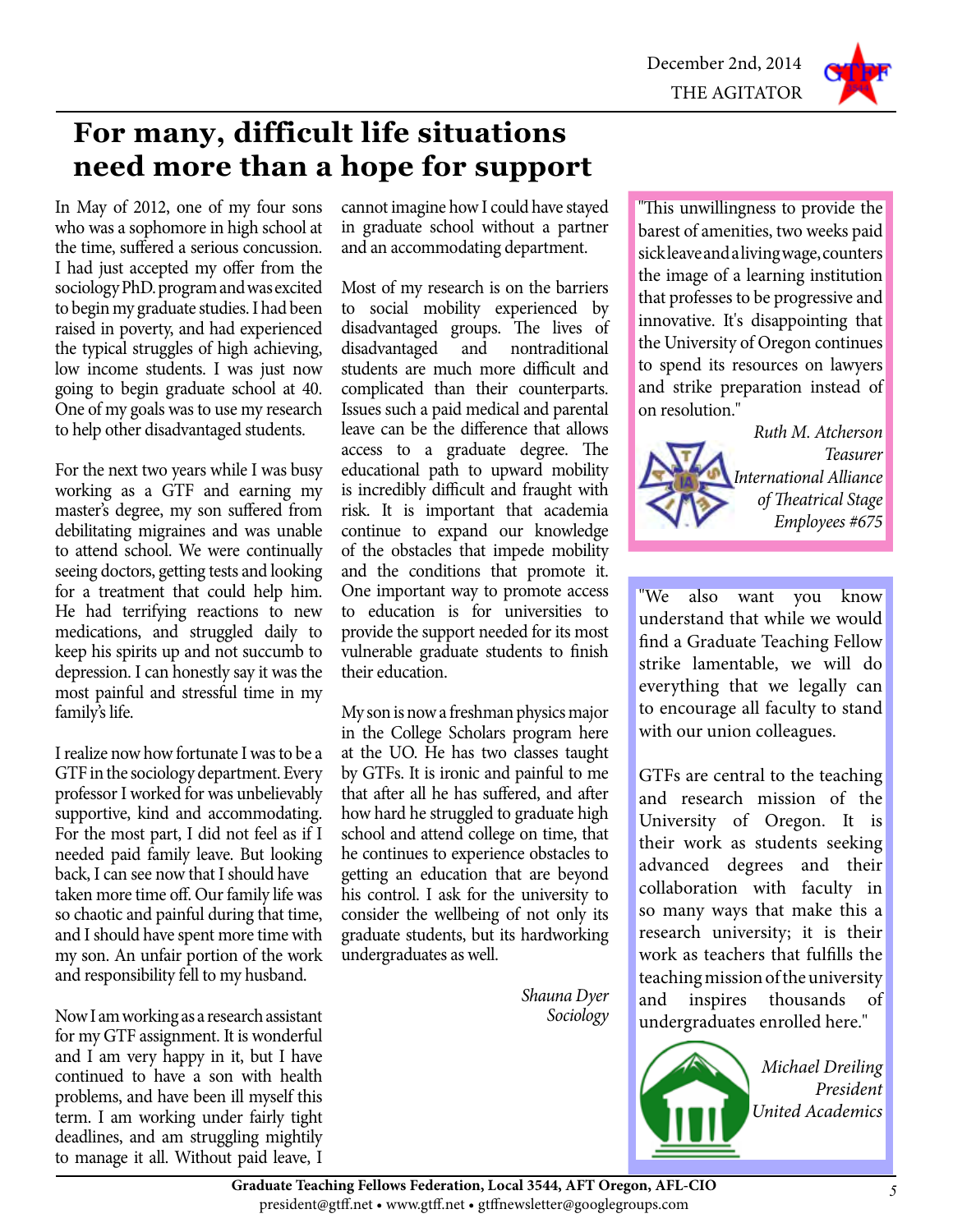

#### **An open letter to Provost Bronet**

Hi Frances,

Given the collegiality we established on the Tuition and Fees Advisory Board last year and your new position as Interim Provost, I'm hoping you can answer a few questions I have regarding the GTFF contract negotiations.

Why is the University Administration actively misleading the campus community about the state of the contract? It is a lie that the University Administration has moved a great deal during negotiations--the hired lawyer has done nothing but use leaps in logic to stone-wall at the bargaining table. . Also, the current Administration proposal is not a 9% pay increase- it is misleading to collapse the twoyear contract in this manner. Your recent email also claimed that 72% of grad students do not take out loans, but what of the remaining 28%? You may be interested in a recent article ("The Real Student Debt Problem No One is Talking About", *Time*, Nov. 9, 2014) that demonstrates that graduate student debt accounts for 40% of total student debt in this country, meaning that those who do take out loans are taking out massive amounts. This would largely be resolved with our proposed increase to the minimum wage. Moreover, why is the administration taking credit for added healthcare benefits?

"We believe that the University of Oregon has the responsibility to provide a quality education for students, to pay living wages to all workers on campus, and to support the economy of the surrounding community.

The added benefits to our health insurance were brokered entirely by the Healthcare Trust independent of bargaining. It is not the University Administration but rather a few diligent and hardworking graduate teachers and GTFF staff who brokered these added benefits--at reduced cost to the University no less!

Finally, please explain to me the glaring omission in your latest email regarding paid parental and sick leave. I take personal offense to this. Is it the position of the University Administration that graduate teachers who are hit by cars, such as I was last fall, should immediately return to the classroom out of fear of losing their health insurance when they need it most? Is it the position of the University Administration that graduate students, women especially, should be forced to choose between putting their personal or academic lives on hold? I can only assume that the Administration's silence on this matter is due to internal confusion regarding how to interpret President Coltrane's own research.

The position of the Administration is not at all fair to the undergraduate or graduate students of UO, let alone our advisors who double as our supervisors. It is not pedagogically sound. The

Currently, the stalling of contract negotiations with the Graduate Teaching Fellows Federation has had a negative impact on students, workers, and the community. Thousands of graduate students are without a contract for nearly six months because administrators University Administration's strike recommendations has placed my own advisor, current Chair of the Philosophy Department, into an awkward position. Why is the Administration attempting to pit Faculty against their own students' reasonable demands? Further, GTFs may be students, but we are also employees who teach nearly a third of the total FTE at UO. The University makes an incredible amount of money from the courses we teach; why is it so unreasonable for us to ask for a living wage and what is, in most other countries, not a privilege but a right to paid parental and sick leave? You say we are among "the best and brightest," but how can you expect us to perform at our best as students and teachers if we can't even pay for dinner and worry about the stability of our health insurance? In order to attract and maintain the best and brightest researchers in career training, the University Administration needs to offer the best contract possible. The costs of our demands are not exorbitant, and we have both seen the University budget.

So what gives (or doesn't)?

*Dana Rognile Philosophy VP at Large, AFT-Oregon*

have refused to take up proposals that would benefit everyone on campus and in our community."



*The Student Labor Action Project (SLAP)*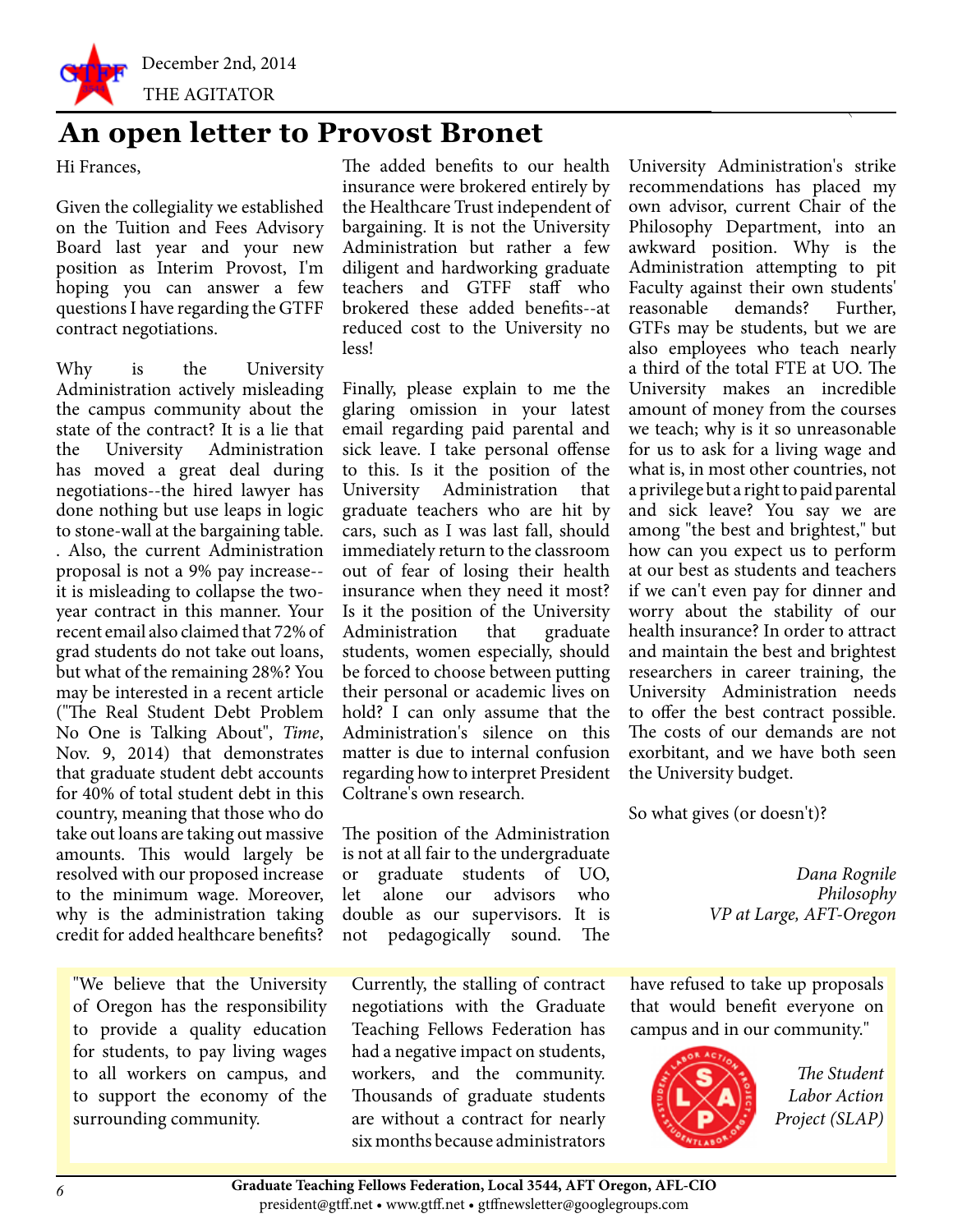# **A letter to International GTFs**

To my fellow International GTFs.

To the GTFs teaching their native languages, literature and culture here at UO

To the GTFs providing crucial work - research as well as teaching - in the hard sciences.

Please don't be afraid. Please don't let anyone intimidate you. As workers in the US we are protected by the same labor laws as US citizens and therefore we cannot be fired or deported for going on strike.

Our visa status is mainly tied to our student status and I want to remind you, we are not striking as students - but we are striking at workers. We won't teach our classes, but we will still attend our own seminars and we will continue or own course work.

But we won't let people threatened us.

Our visas - and this has been used as official pressure - won't easily lose validity, especially not as long as we keep up our student work.

However - the financial burden is immense and I'm speaking for myself as well as for probably most of my International brothers and sisters when I am telling you that I cannot risk a pay reduction. I cannot risk this kind of financial hardship. Going on strike means risking my - already shaky financial stability.

However, I can also not risk to get sick. I cannot afford to compensate another GTF for doing my work and I cannot expect that someone else is doing my work without being compensated.

As International student I cannot take out loans.

I cannot easily call my family and ask them for support. And even if your family can financially support you, wiring money from a foreign account to a US account can be a serious hassle.

As International grad student I'm completely at the mercy of my sponsor. And guess who that is? The UO.

Now some people might be under the old fashioned impression that the benefits provided for workers in the US are better than benefits provided in other countries around the world. And for some countries that might be true, however did you know that it is a European standard to get up to 50 days off for cancer treatment? Guess how many days you get in the US? None.

Coming from Germany for example, providing services for this university: teaching my language, teaching culture and history and film, part taking in extra curricular activities and supporting my students with recommendations for study abroad programs I am actually willingly agreeing to a benefits cut.

Having this knowledge and knowing that I can go back home at any time could potentially lead me to ignoring these issues here on campus. It's not my country, it's not my system, I cannot even vote here, why should I even care?

But I care because this is my university too. For at least 5 years this is my community too. I live here. I made friends here and it breaks my heart to see how people struggle so hard, so hard, to stand up for them to politely demand the minimum. Two weeks of

medical leave. Two weeks.

We are modestly demanding the pure minimum of security for one of our financially weakest groups on campus and within this group the most vulnerable - the International GTFs.

GTF positions enable for most departments to being able to attract foreigners. That's why we come here. It enables departments to compete internationally, to build up research groups, to start exchanges and to enrich the UO's course offer and its international portfolio. We need to make sure that we don't invite people under wrong pretenses. We need to make sure once they are here they will be safe. Whether they are healthy, or sick.

I ask the UO administration: Please don't threaten us. Protect us!

> *Judith Lechner German and Scandinavian GTFF President 2012-13*

"We believe that all of the GTFs should be entitled to paid sick leave. It is of benefit to the entire University to encourage workers to stay home when they are ill. We also support GTFs having a living wage that matches the local cost of living. We support all efforts necessary to ensure that the GTFs receive a fair contract. "